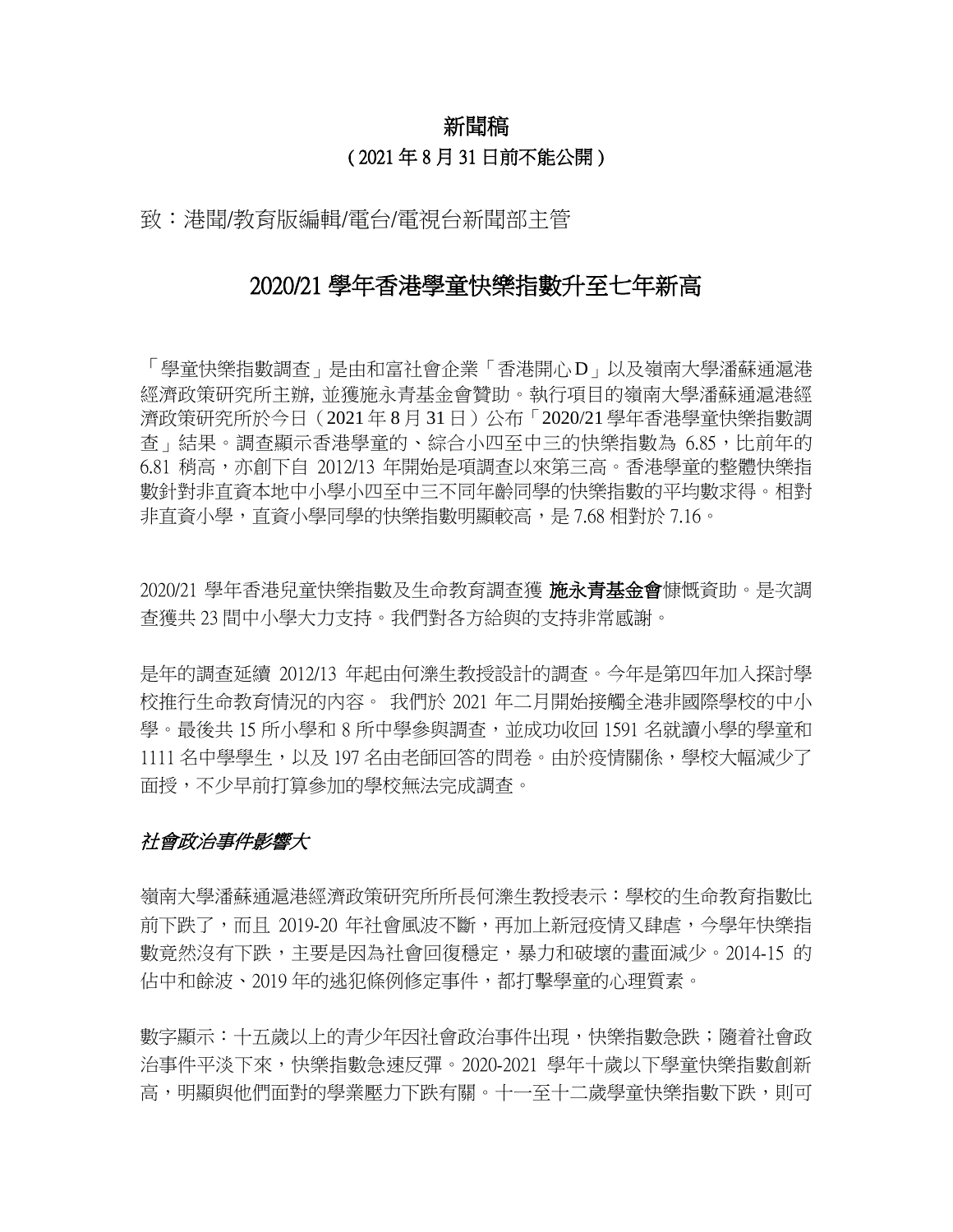能與他們面對的學業壓力上升有關。

### **疫情下生命教育指數下跌,但重要性依然**

本學年的學童生命教育指數下跌,代表校內愛智毅行教育相關活動相對 2018/19 年 下跌。估計生命教育指數下跌與新冠疫情有關,因為探訪、訪客活動、乃至很多藝 術活動,都被逼取消。

統計模型顯示:生命教育指數跟學童快樂指數呈顯著的正相關。愛智毅行教育中, 對小學生而言,以行動教育相關係數為最大,即行動教育對學童快樂的幫助最大; 正向影響的其次是關愛教育,再其次是智慧教育。對中學生的相關系數中,則以關 愛教育和堅毅教育財最大,智慧教育和行動教育的系數小而且無顯著性。

同學的愛智毅行等心理資本普遍隨年級而下跌,這屬於意料之內,原因可能為十幾 歲的年青人煩惱特別多,所以關愛教育和堅毅教育尤為重要。

至於生命教育哪種形式最奏效方面,對小學生而言,較直接的授課/研討、探訪, 和藝術創作都見具統計顯著性的效果。對中學生而言,授課/研討、探訪,和歌唱 同樣見具統計顯著性的效果。

#### 兩個重要訊息

折年駭人聽聞的校園欺凌事件時有發生。我們發現欺凌事件多集中於低年級,老師 和家長都要留意。另一個重要訊息,就是學業和課外活動的壓都對家庭幸福感傷害 很大。兒童需要足夠的、由自己支配的餘暇。統計顯示:餘暇對學童快樂指數提升 幫助很大。迴歸分析顯示學童若有更多餘暇就會覺得活在世更有價值。

今年約 7%的學童不同意或非常不同意有足夠的時間做自己喜歡的事情,比上次調 查低了一個百分點。約 11%的學童不同意或非常不同意活在世上很有價值,比上次 調查高了一個百分點。

### 家庭生命教育重要;富裕家庭

除了學校的生命教育指數,我們亦設計了一個家庭的生命教育指數。此兩者均對學 童快樂指數有顯著的正面影響,但我們發現家庭的生命教育指數比學校的教育指數 影響更大。

雖然校內生命教育直接影響學童快樂成長,家庭生命教育對學童的影響比校內生命 教育更為重要。我們以家庭是否美滿代表關愛教育,家人鼓勵發揮潛能,減少攀比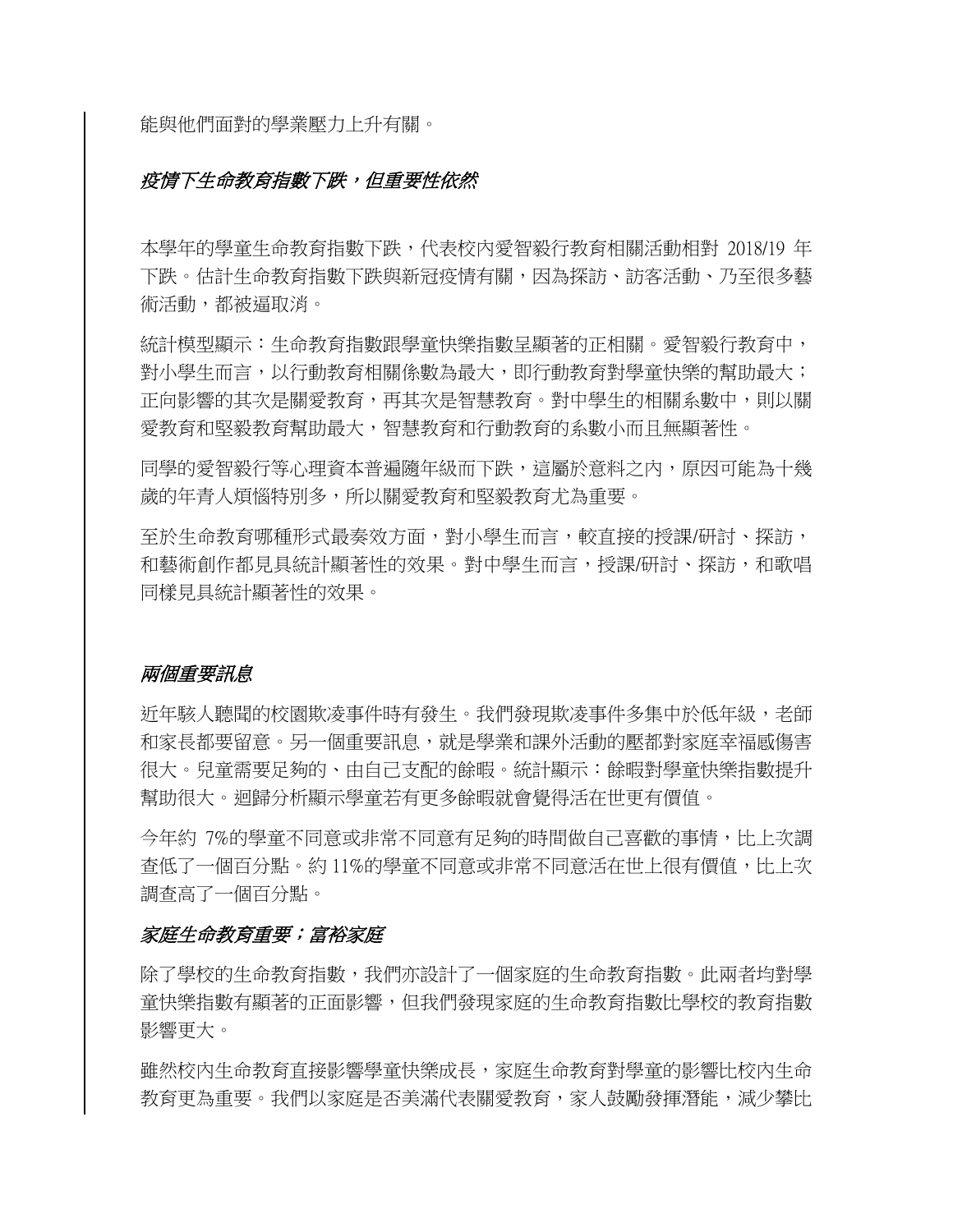代表智慧教育,家人鼓勵奮發自強不怕困難代表堅毅教育,家人鼓勵尋找興趣、發 揮所長代表行動教育。並以四題答案的平均數代表家庭生命教育。父母多與孩子溝 通和分享,尊重孩子的種隱,都足以大大提升他們的自信心和快 樂。

### 家庭幸福感

我們建構了由雙親彼此關係和家庭相處融洽組成的家庭幸福感指數。我們發覺家庭 幸福感指數普遍隨年齡下跌。但很意外的發現是九歲或以下的兒童儘管家庭幸福感 指數遠高於其他年齡組別,仍有 8.3%兒童的家庭幸福感指數偏低,這比例同樣遠 高於其他年齡組別。這現象或因家長安排的活動過多破壞家庭幸福感,亦有可能因 低年班欺凌問題更嚴重所致。背後的實際原因值得進一步探討。

### 小部分老師曾接受生命教育培訓

約 66%的教師對生命教育感興趣,低於上次調查的 72%。但有 45%的教師報稱曾受 過相關培訓,比上次調查的 32%為高。回答這些問題的老師共 197 位。

[ 完 ]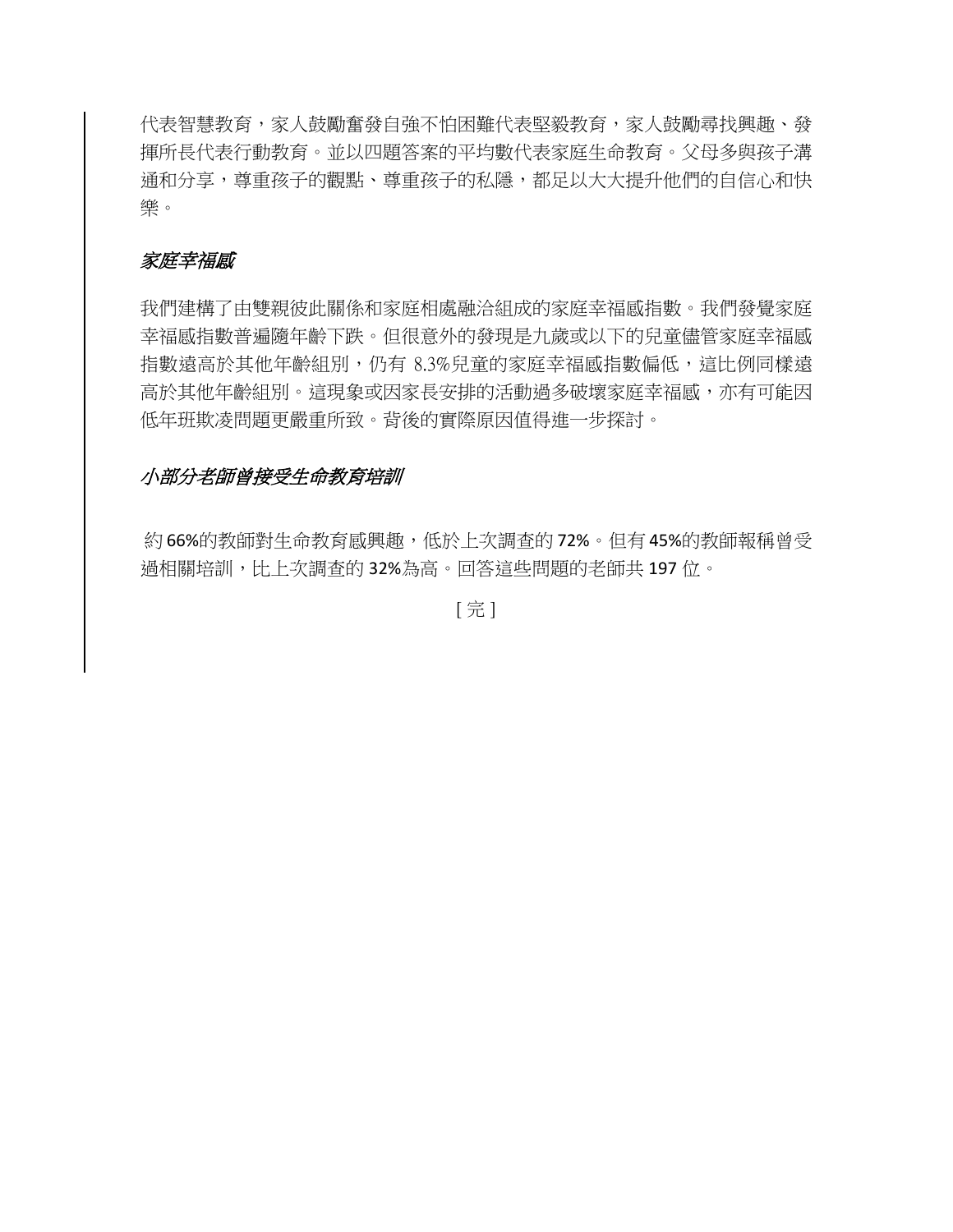## **Press Release on A School Children Happiness for 2020/21 Happiness Index Reached a 7 Year High, According to a Lingnan University Study (Embargoed Till August 31 2021)**

A study on the 2020/21 academic year school children happiness index and life education survey under the auspices of Lingnan University's Pan Sutong Shanghai-HK Economic Policy Research Institute and HK.WeCARE (a sub-unit under Wofoo Social Enterprises) was just completed. The headline index reflecting the happiness of school children from Primary 4 to Form 3 rose to 6.85, somewhat higher than the 6.81 recorded in 2018/19. This is the third highest on record since the survey on school children happiness index started in 2012/13. For consistency and comparison purposes, all historical data presented refer to local non-SSD schools. However, the study this year does report results for some DSS schools. We found school children in direct subsidy primary schools show a noticeably higher happiness index compared to non-DSS primary schools: at 7.68 as compared with 7.16.

We thank the Shih Wing Ching Foundation for funding this study. Some schools that had indicated intention to participate could not follow through with the survey, possibly due to the effects of COVID-19. This study ended up with 23 primary and secondary schools participating in total. Our research team would like to thank them for their support.

This is part of a series of studies that started in 2012/13, and is the fourth year for including LIFE education in schools. Our team began to approach all local schools (i.e., excluding international school) in February. The study ended up with 15 primary schools and eight secondary schools participating, with a total of 1,591 primary school children, 1,111 secondary school students, and 197 teachers. It is unfortunate that while the initial response was much better, many schools who responded positively could not follow through because of COVID-19. Our focus has been for those from Primary 4 to Form 3 non-Direct Subsidy Schools, but this year we included DSS and some upper form students.

### *Impact of Social/Political Unrest Was Large*

Prof. Ho Lok Sang, Director of the Pan Sutong Shanghai-HK Economic Policy Research Institute which conducted the survey remarked that there was a noticeable decline in the LIFE education index, which may reflect the impact of COVID-19 that had made it difficult to carry out various LIFE education activities. Nevertheless, the happiness index among school children surprisingly rose this academic year. This is likely because violent images and protests that were prevalent in 2019 have abated.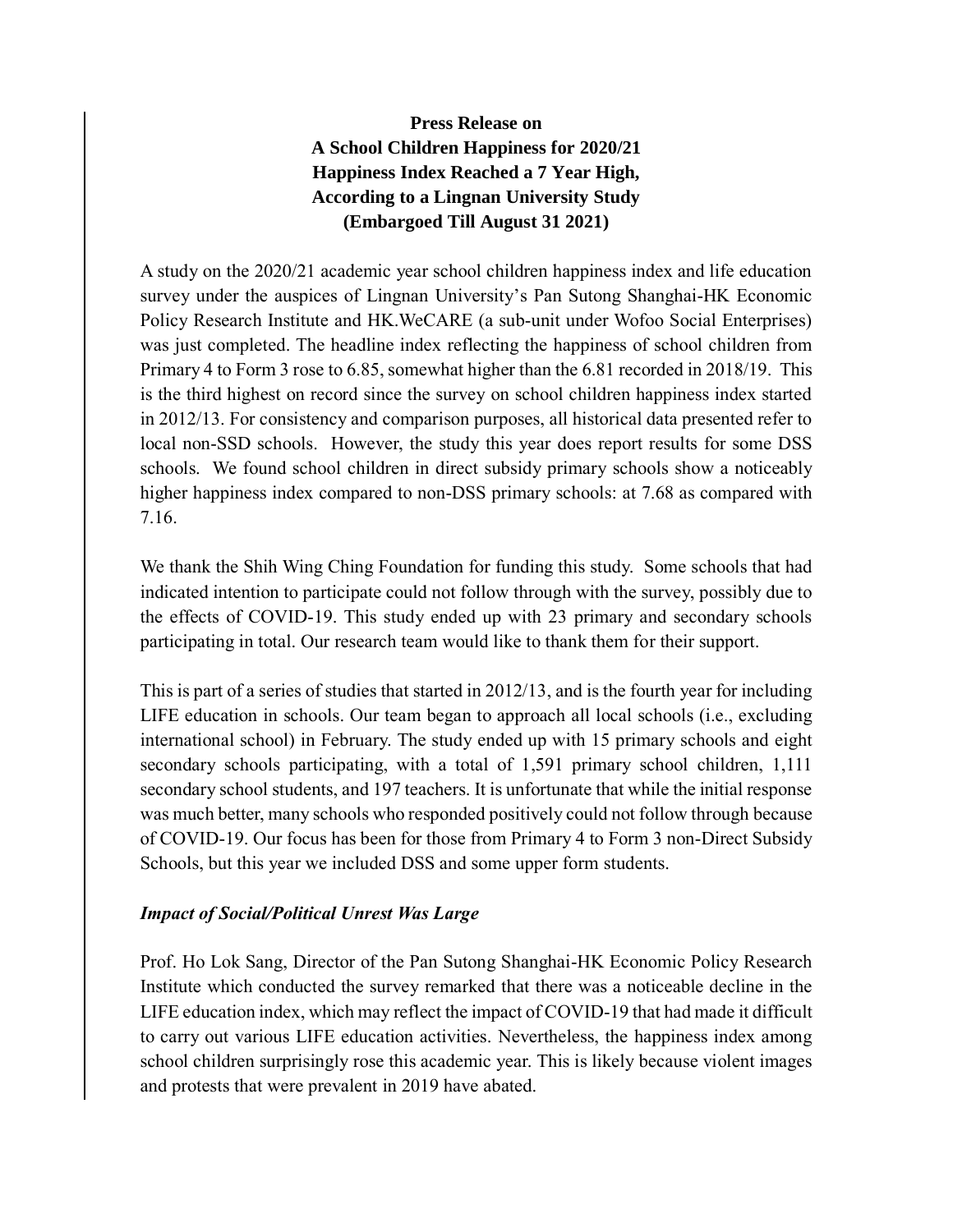Our survey results indicated that children's happiness levels experienced significant drops during political-socio unrests and events, such as in 2014-15 during the occupy movement and in 2019 during the fugitive law amendment bill. This suggests that political-socio unrests and events have a negative effect on school children's mental quality. Those above 15 years of age, in particular, seem most sensitive to the social political events. Their happiness plunged and jumped most noticeably with the onset and the ending of those events. In 2020-2021 school children aged at or below 10 broke new high. Those aged 11 to 12 experienced a decline, which may have to do with higher pressures from studies.

# *LIFE Education Index Falls amid COVID-19, But Remains a Crucial Factor for Mental Health*

Our LIFE education index has declined compared to 2018/19, most probably because with the COVID-19 pandemic still affecting meetings and visits, many activities related to life education have to be suspended.

Our statistical results continue to indicate, however, that LIFE education activities enhance students' mental wellbeing. Of activities related to Love, Insight, Fortitude, and Engagement, Engagement-related activities, Love-related activities, and then Insightrelated activities enhance primary school student happiness the most, and in that order. For secondary school students, the two categories of activities that stand out are Love-related activities and Fortitude-related activities.

The mental capital elements related to Love, Insight, Fortitude, and Engagement all show decline as the school grade progresses. This is expected as adolescents are likely to face many challenges growing up. For them, Love education and Fortitude education are especially important.

As to which kind of activities are more effective in promoting the respective mental capital, for primary school children, talks, visits, and artistic activities show statistically significant positive impacts. For secondary school students, singing also shows significant effects, along with talks and visits.

### *Two Important Observations*

We discover that bullying in schools is most prevalent for lower classes. Younger children are particularly vulnerable. Teachers and parents need to take note. Another observation is that pressures from school work or extracurricular activities undermine children happiness, largely because they do value the time that are at their own disposal. Those with more time at their own disposal tend to agree more with the statement that life is worth living.